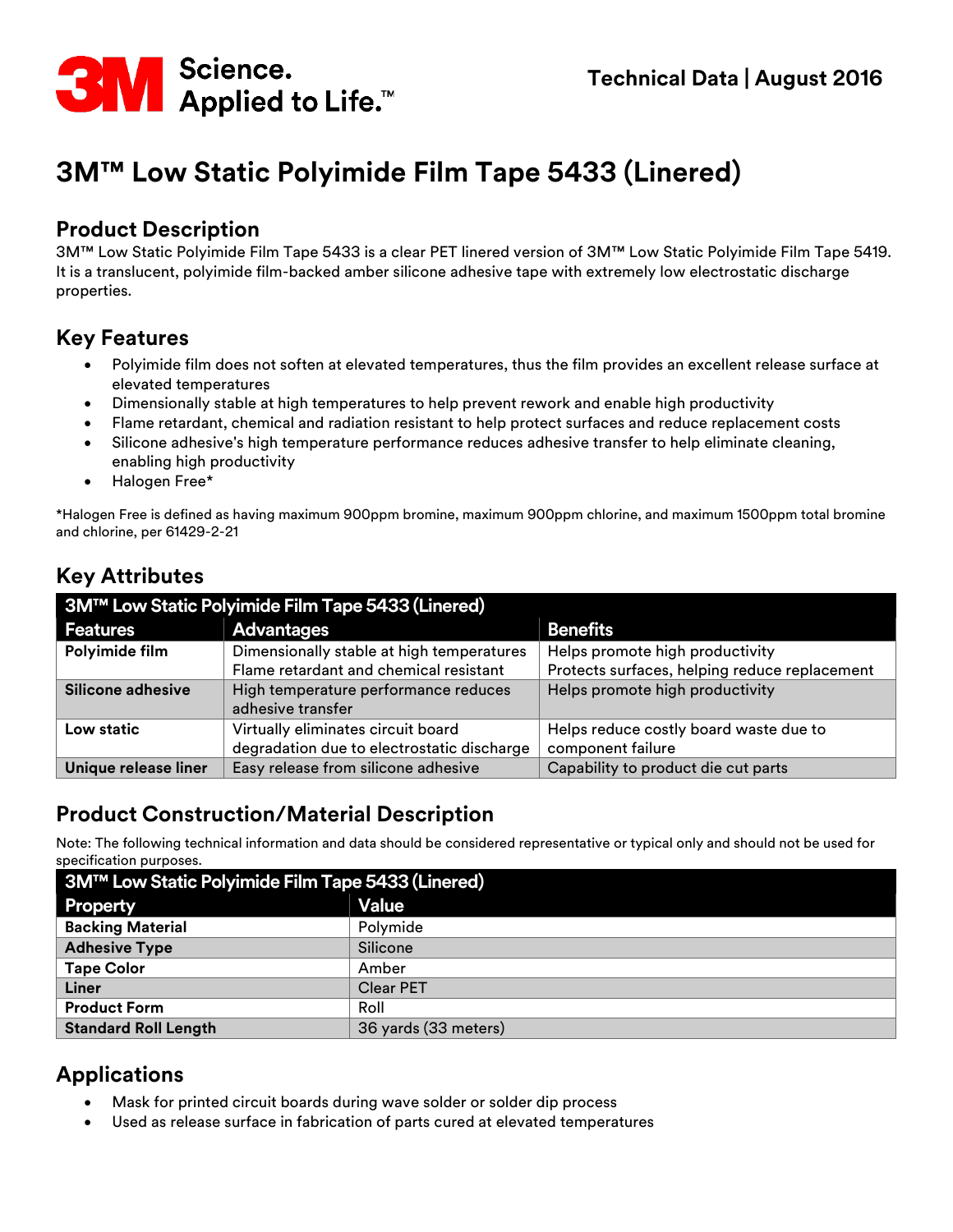# **3M™ Low Static Polyimide Film Tape 5433 (Linered)**

### **Typical Physical Properties and Performance Characteristics**

Note: The following technical information and data should be considered representative or typical only and should not be used for specification purposes. Final product specifications and testing methods will be outlined in the products Certificate of Analysis (COA) that is shipped with the commercialized product.

| 3M™ Low Static Polyimide Film Tape 5433 (Linered) |                              |                                                 |  |
|---------------------------------------------------|------------------------------|-------------------------------------------------|--|
| <b>Property</b>                                   | Method*                      | Value                                           |  |
| <b>Adhesion to Steel</b>                          | D-3330                       | 20 oz./in. width (22 N/100 mm)                  |  |
| <b>Tensile Strength at Break</b>                  | D-3759                       | 33 lbs./in. width (578 N/100 mm)                |  |
| <b>Elongation at Break</b>                        | D-3759                       | 60%                                             |  |
| <b>Backing Thickness</b>                          | D-3652                       | $1 \text{ mil} (0.03 \text{ mm})$               |  |
| <b>Liner Thickness</b>                            | D-3652                       | 3 mil (0.08 mm)                                 |  |
| <b>Total Tape Thickness</b>                       | D-3652                       | 2.7 mil (0.07 mm)                               |  |
| <b>Temperature Use Range</b>                      | -                            | -73° to 260°C) -100° to 500°F                   |  |
| <b>Dielectric Strength</b>                        | $D-149$                      | 7000 volts                                      |  |
| <b>Insulation Resistance</b>                      |                              | $>1*10^6$ ohms                                  |  |
| <b>Static Charge</b>                              |                              | (measured at 50% RH, 70°F (21°C) in an ESD      |  |
|                                                   |                              | controlled environment)                         |  |
| <b>Removal from Liner</b>                         | $\overline{\phantom{a}}$     | <100 volts                                      |  |
| <b>Removal from PWB</b>                           |                              | Dependent on PWB substrate, generally less than |  |
|                                                   |                              | 500 volts                                       |  |
| Outgassing                                        | E-595                        | %TLM = 0.58; %CVCM = 0.24                       |  |
| <b>Flame Retardancy</b>                           | per UL-510 product category: | Pass                                            |  |
|                                                   | <b>OANZ2 File E230409</b>    |                                                 |  |

\*Methods listed as ASTM are tested in accordance with the ASTM method noted

## **Storage and Shelf Life**

The shelf life of 3M™ Low Static Polyimide Film Tape 5433 (Linered) is three years from the date of manufacture when stored in the original packaging materials and stored at 21°C (70°F) and 50% relative humidity.

# **Certificate of Analysis (COA)**

The 3M Certificate of Analysis (COA) for this product is established when the product is commercially available from 3M. The commercially available product will have a COA specification established. The COA contains the 3M specifications and test methods for the products performance limits that the product will be supplied against. The 3M product is supplied to 3M COA test specifications and the COA test methods. Contact your local 3M representative for this product's COA.

This technical data sheet may contain preliminary data and may not match the COA specification limits and/or test methods that may be used for COA purposes.

Final product specifications and testing methods will be outlined in the products Certificate of Analysis (COA) that is shipped with the commercialized product.